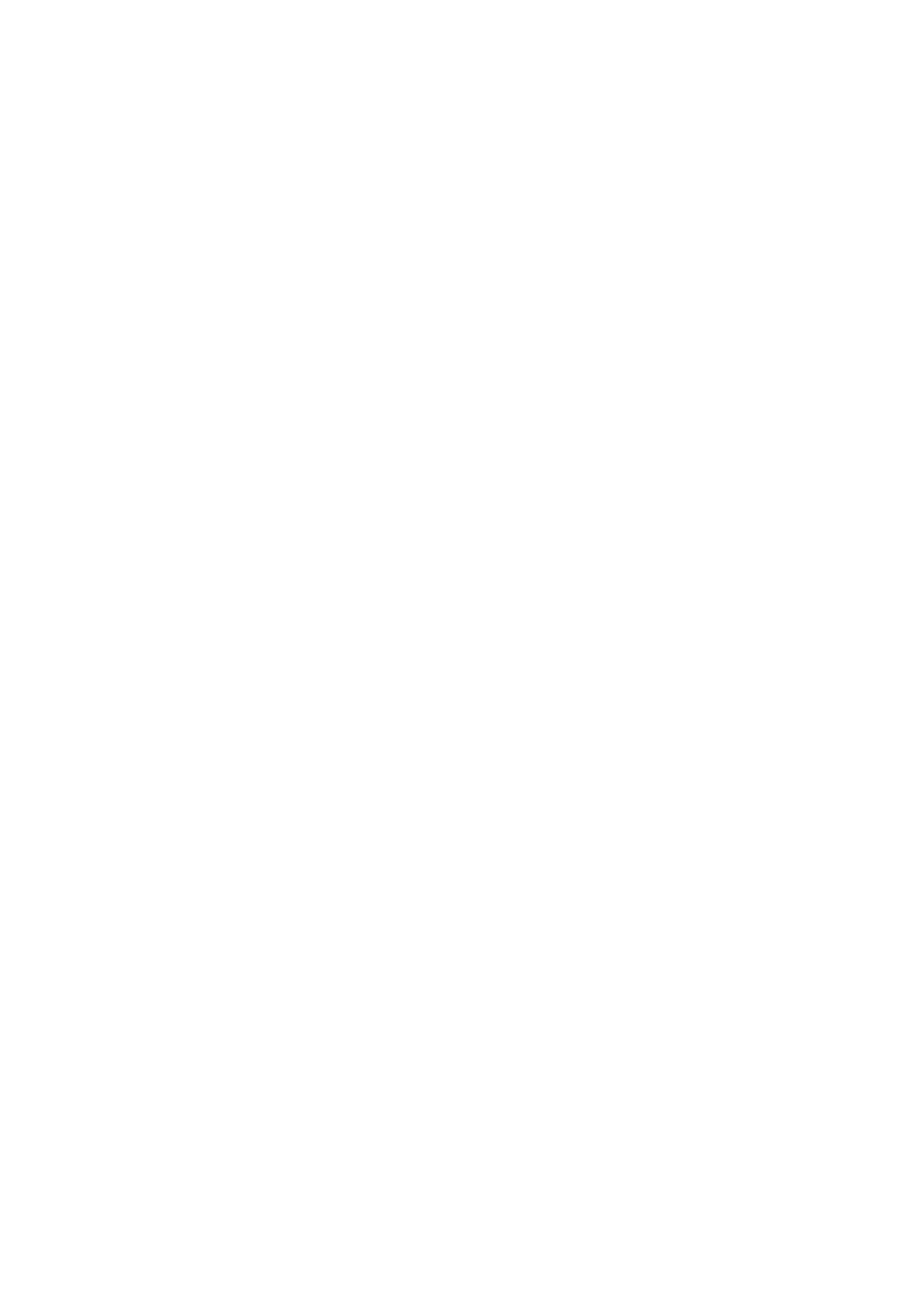### 3" HIGH SPEED MULTISTAGE SUBMERSIBLE ELECTRIC PUMP



**TECHNICAL DATA Operating range:** from 1 to 5 m<sup>3</sup>/h **Maximum head:** up to 150 meters Pumped liquid: clean, free of solids and abrasive particles, non-viscous, nonaggressive, chemically neutral, similar to water properties Liquid temperature range: from 0°C to +35°C **Maximum permitted sand quantity:** 50 g/m3 **Discharge port diameter:** 1" GAS **Power supply voltage to inverter:** 230V +10% / -20% single-phase **Power supply voltage to pump unit: 230V three-phase Maximum starts per hour:** 20/h **Rotational speed:** 7.600 giri/min (130Hz) **Installation:** boreholes ≥ 3" diameter and tanks in vertical position. In case of horiziontal installation, ensure a minimum load applied to the thrust bearings **Power supply cable:** 1,4m removable cable (shielded cable extension up to 30m, 60m, 90m are available as accessories)

#### **APPLICATIONS**

High-speed electric borehole pumps for 3" wells or larger.

These units have a very extensive range of applications for lifting and distribution in domestic and industrial water systems, filling of pressure vessels and tanks, pressure booster and irrigation systems.

#### **CONSTRUCTION FEATURES OF THE PUMP**

Multi-stage centrifugal pump type. Pump and motor connected with rigid coupling. Noryl impellers and self-lubricating polyacetyl diffusers. Pump shell, shaft, coupling, filter and cableguard in stainless steel. Base support and delivery head in brass with incorporated non-return valve.

#### **CONSTRUCTION FEATURES OF THE MOTOR**

Asynchronous submersible two-pole motor, made of stainless steel AISI304 with brass supports. Squirrel cage rotor mounted on Kingsbury thrust bearing. Cooling of the thrust bearing kit and bushings is provided by water, this prevents any risk of contamination. Stainless steel canned stator, filled with thermosetting resin with high insulation property and better thermal dissipation capability.

#### **CONSTRUCTION FEATURES OF THE INVERTER**

Active Driver PLUS is an inverter for electric pumps that keeps the pressure constant even in case of flow variations by adjusting the rotational speed of the pump.The inveter is equipped with an internal pressure switch and a flow sensor which ensure the continuous monitoring of system conditions. MICRA HS is supplied with ACTIVE DRIVER 2.2, pre-setted to drive the pump at the operation frequency of 130 Hz.

### **MATERIALS**

| N°             | <b>PART*</b>        | <b>MATERIALS</b>  |  |  |  |  |  |  |  |  |  |  |
|----------------|---------------------|-------------------|--|--|--|--|--|--|--|--|--|--|
|                | <b>PUMP</b>         |                   |  |  |  |  |  |  |  |  |  |  |
| 1              | <b>BASE SUPPORT</b> | <b>BRASS OT58</b> |  |  |  |  |  |  |  |  |  |  |
| $\overline{c}$ | <b>IMPELLER</b>     | NORYL GFN2        |  |  |  |  |  |  |  |  |  |  |
| 3              | <b>DIFFUSFR</b>     | POI YACFTYI       |  |  |  |  |  |  |  |  |  |  |
| 4              | <b>SHAFT</b>        | <b>AISI 430F</b>  |  |  |  |  |  |  |  |  |  |  |
| 5              | COUPLING            | AISI 316L         |  |  |  |  |  |  |  |  |  |  |
| հ              | <b>CABLE SHEATH</b> | AISI 430          |  |  |  |  |  |  |  |  |  |  |
| 7              | <b>STRAINER</b>     | AISI 430          |  |  |  |  |  |  |  |  |  |  |
| 8              | VAI VF              | POI YACFTYI       |  |  |  |  |  |  |  |  |  |  |
| 9              | DEI IVERY BODY      | <b>BRASS OT58</b> |  |  |  |  |  |  |  |  |  |  |
| 10             | PUMP I INFR         | AISI 304          |  |  |  |  |  |  |  |  |  |  |
| 11             | <b>BUSHES</b>       | PUR               |  |  |  |  |  |  |  |  |  |  |

\* In contact with the liquid.

| N۰ | <b>PART*</b>             | <b>MATERIALS</b>  |
|----|--------------------------|-------------------|
|    | <b>MOTOR</b>             |                   |
| 12 | INTERNAL AND OUTER LINER | AISI 304          |
| 13 | <b>SHAFT</b>             | <b>AISI 431</b>   |
| 14 | <b>UPPER SUPPORT</b>     | <b>BRASS OT58</b> |
| 15 | <b>I OWER SUPPORT</b>    | <b>BRASS OT58</b> |
| 16 | I IP SFAI                | <b>NBR</b>        |
| 17 | <b>GASKETS</b>           | <b>NBR</b>        |
| 18 | BFI I OW SFAI            | <b>FPDM</b>       |
| 19 | CABI F                   | <b>FPDM</b>       |
| 20 | CONNECTOR PLUG           | AISI 304          |
| 21 | SAND GUARD               | <b>NBR</b>        |
| 22 | <b>SCREWS</b>            | AISI 304          |



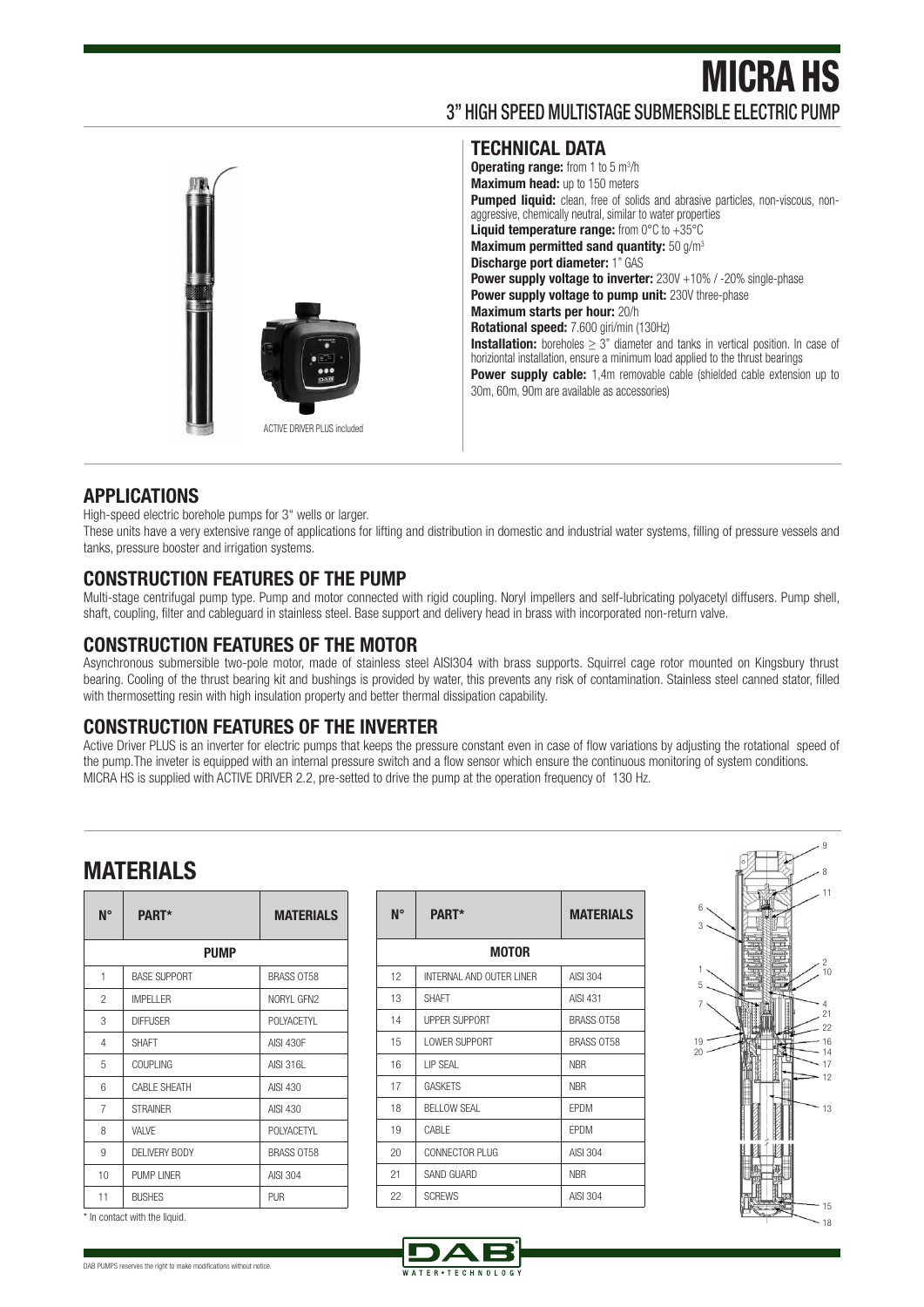3" HIGH SPEED MULTISTAGE SUBMERSIBLE ELECTRIC PUMP

## **ELECTRICAL DATA AND PERFORMANCE AT 130 Hz**

|                      |                    | <b>ELECTRICAL DATA</b> |                  |                 |             | <b>HYDRAULIC DATA</b> |     |     |    |     |    |  |
|----------------------|--------------------|------------------------|------------------|-----------------|-------------|-----------------------|-----|-----|----|-----|----|--|
| <b>MODEL</b>         | <b>INVERTER</b>    | <b>ELECTRIC PUMP</b>   | P <sub>1</sub>   | In              | $Q= m^3/h$  | 0,5                   |     | 1.5 | ŋ  | 2.5 |    |  |
|                      | <b>POWER INPUT</b> | <b>POWER INPUT</b>     | <b>MAX</b><br>kW | <b>MAX</b><br>A | $ Q=1/min $ | 8                     | 17  | 25  | 33 | 42  |    |  |
| <b>MICRA HS 2/5</b>  | $1x230V -$         | $3x230V -$             | -4<br>٠.         | 4.7             |             | 80                    | 68  | 55  | 40 | 24  |    |  |
| <b>MICRA HS 2/7</b>  | $1x230V -$         | $3x230V -$             | 1.4              | 5.5             | H           |                       | 105 | 90  | 73 | 55  | 32 |  |
| <b>MICRA HS 2/9</b>  | $1x230V -$         | $3x230V -$             | $\mathsf{L}$     | 6.3             | (m)         | 128                   | 108 | 87  | 62 | 38  |    |  |
| <b>MICRA HS 2/11</b> | $1x230V -$         | $3x230V -$             | 2.0              | ۰.۱             |             | 150                   | 130 | 102 | 75 | 45  |    |  |

### **DIMENSIONAL DATA**

| <b>MODEL</b>        |    | H   | DNM G  | <b>PACK DIMENSIONS (mm)</b> |      |     |  |  |
|---------------------|----|-----|--------|-----------------------------|------|-----|--|--|
|                     |    |     |        | L/A                         | L/B  | н   |  |  |
| <b>MICRA HS 2/5</b> | 74 | 640 |        | 320                         | 1300 | 275 |  |  |
| <b>MICRA HS 2/7</b> | 74 | 680 | 4.8    | 320                         | 1300 | 275 |  |  |
| <b>MICRA HS 2/9</b> | 74 | 720 | $-411$ | 320                         | 1300 | 275 |  |  |
| MICRA HS 2/11       | 74 | 760 | 4.8    | 320                         | 1300 | 275 |  |  |





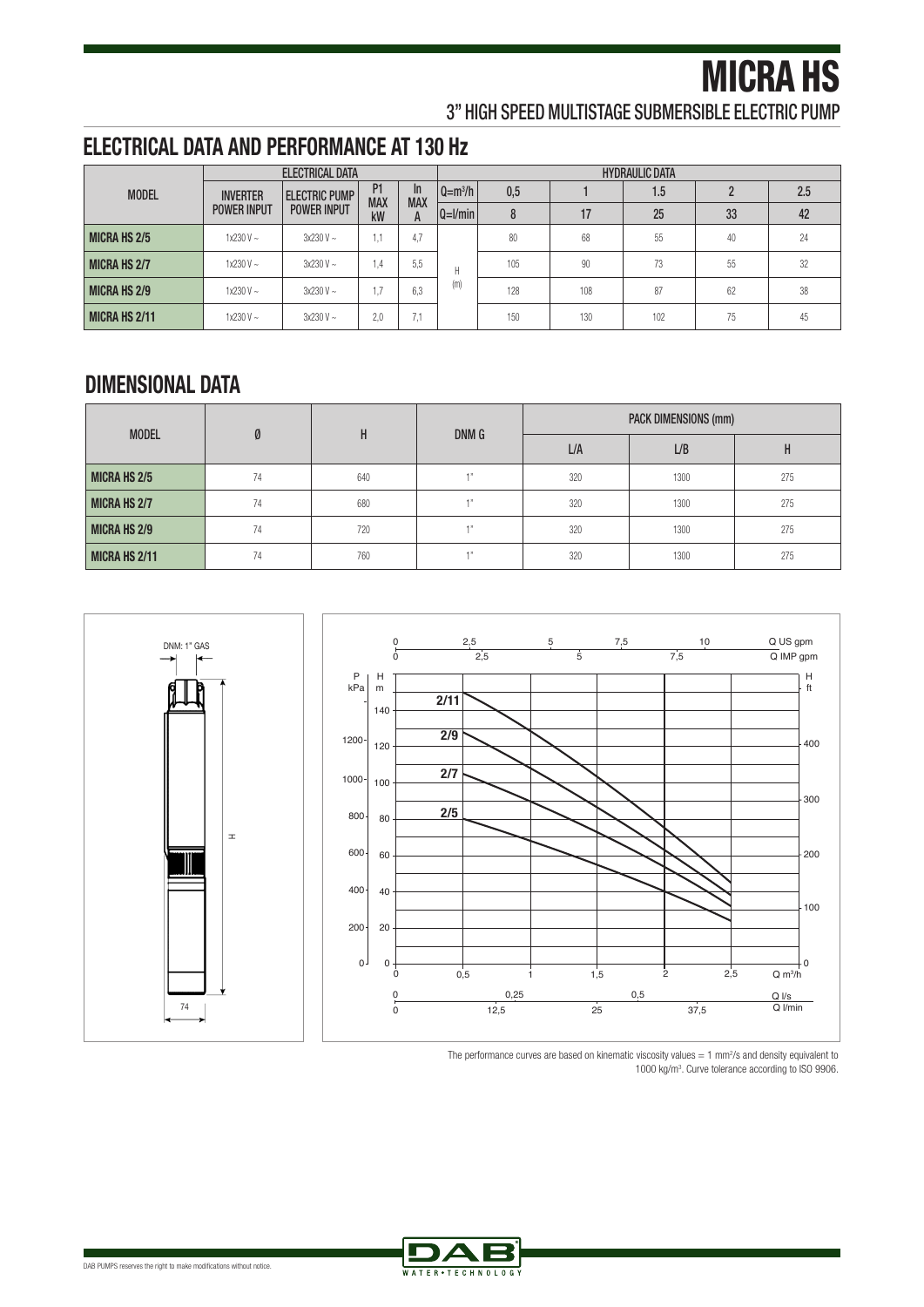3" HIGH SPEED MULTISTAGE SUBMERSIBLE ELECTRIC PUMP

## **ELECTRICAL DATA AND PERFORMANCE AT 130 Hz**

|                     | <b>ELECTRICAL DATA</b> |                      |                                    |                        | <b>HYDRAULIC DATA</b> |     |    |     |                |     |    |     |    |
|---------------------|------------------------|----------------------|------------------------------------|------------------------|-----------------------|-----|----|-----|----------------|-----|----|-----|----|
| <b>MODEL</b>        | <b>INVERTER</b>        | <b>ELECTRIC PUMP</b> | P <sub>1</sub><br><b>MAX</b><br>kW | In.<br><b>MAX</b><br>A | $Q=m^3/h$             | 0.5 |    | 1.5 | $\overline{2}$ | 2.5 | 3  | 3.5 | 4  |
|                     | <b>POWER INPUT</b>     | <b>POWER INPUT</b>   |                                    |                        | $Q=$ I/min            | 8   | 17 | 25  | 33             | 42  | 50 | 58  | 67 |
| <b>MICRA HS 3/2</b> | $1x230V -$             | $3x230V -$           | 1.0                                | 4.3                    |                       |     |    | 40  | 37             | 33  | 29 | 24  | 20 |
| <b>MICRA HS 3/3</b> | $1x230V -$             | $3x230V -$           | 1.3                                | 5.1                    | н                     |     |    | 52  | 48             | 43  | 38 | 34  | 28 |
| <b>MICRA HS 3/4</b> | $1x230V -$             | $3x230V -$           | 1.6                                | 6.0                    | (m)                   |     |    | 65  | 61             | 56  | 50 | 44  | 36 |
| <b>MICRA HS 3/5</b> | $1x230V -$             | $3x230V -$           | 1.9                                | 6.8                    |                       |     |    | 78  | 74             | 68  | 61 | 54  | 45 |

### **DIMENSIONAL DATA**

DNM: 1" GAS

| <b>MODEL</b>        |    | H   |        | PACK DIMENSIONS (mm) |      |     |  |  |
|---------------------|----|-----|--------|----------------------|------|-----|--|--|
|                     |    |     | DNM G  | L/A                  | L/B  | н   |  |  |
| <b>MICRA HS 3/2</b> | 74 | 580 |        | 320                  | 1300 | 275 |  |  |
| <b>MICRA HS 3/3</b> | 74 | 600 | $-411$ | 320                  | 1300 | 275 |  |  |
| <b>MICRA HS 3/4</b> | 74 | 620 | $-411$ | 320                  | 1300 | 275 |  |  |
| <b>MICRA HS 3/5</b> | 74 | 640 | $-411$ | 320                  | 1300 | 275 |  |  |







74

H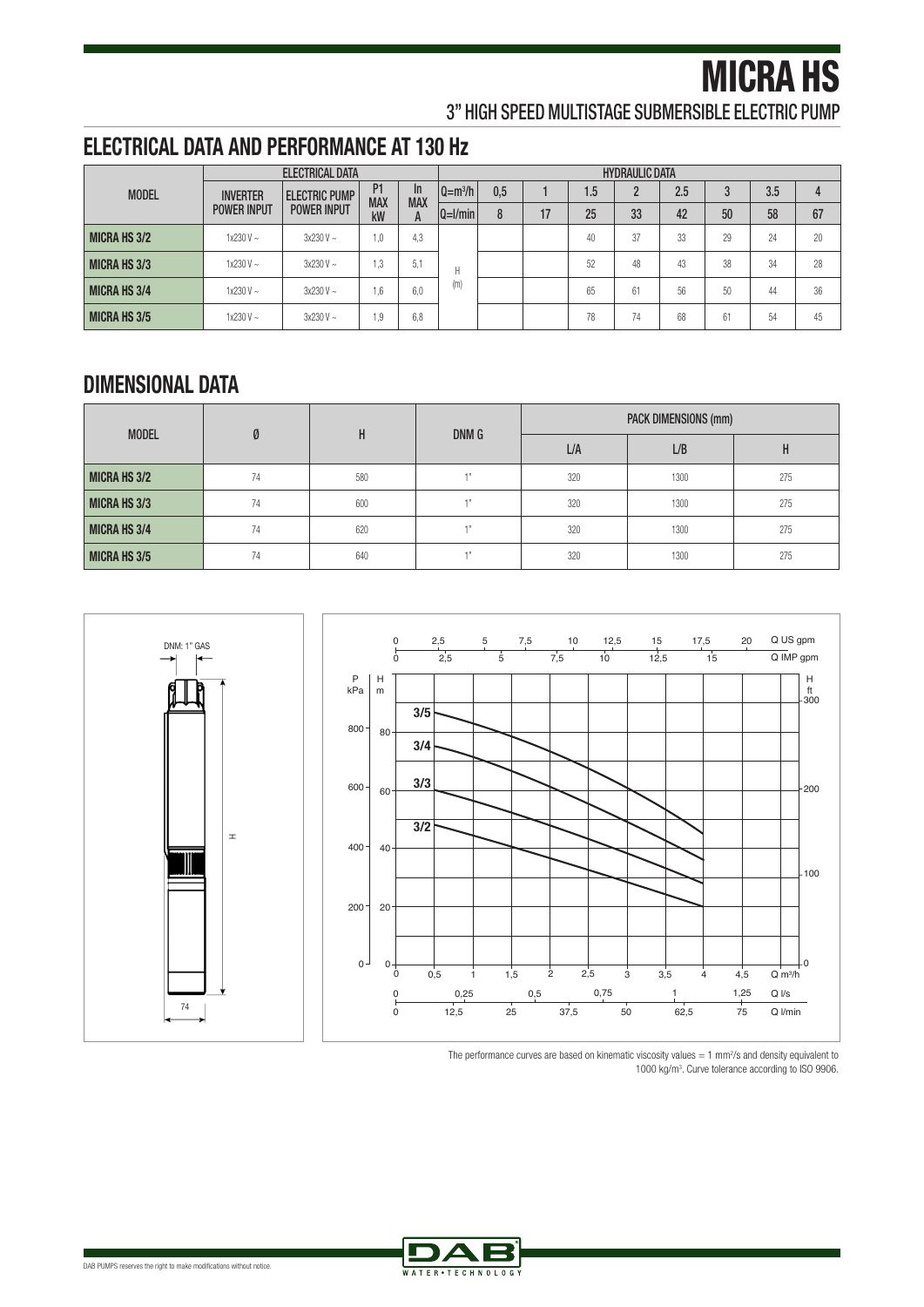3" HIGH SPEED MULTISTAGE SUBMERSIBLE ELECTRIC PUMP

### **ELECTRICAL DATA AND PERFORMANCE AT 130 Hz**

|                     | ELECTRICAL DATA                       |                                            |                  |                  | <b>HYDRAULIC DATA</b> |     |      |     |    |     |    |     |    |     |                |
|---------------------|---------------------------------------|--------------------------------------------|------------------|------------------|-----------------------|-----|------|-----|----|-----|----|-----|----|-----|----------------|
| <b>MODEL</b>        | <b>INVERTER</b><br><b>POWER INPUT</b> | <b>ELECTRIC PUMP</b><br><b>POWER INPUT</b> | D1<br><b>MAX</b> | In<br><b>MAX</b> | $Q= m^3/h$            | 0.5 |      | 1.5 |    | 2.5 | റ  | 3.5 |    | 4.5 |                |
|                     |                                       |                                            | kW               |                  | $ Q=1/min $           |     | $-1$ | 25  | 33 | 42  | 50 | 58  | 67 | 75  | 84             |
| <b>MICRA HS 4/3</b> | $1x230V -$                            | $3x230V -$                                 | .6               | 5.9              |                       |     |      |     |    | 50  | 46 | 42  | 39 | 35  |                |
| <b>MICRA HS 4/4</b> | $1x230V -$                            | $3x230V -$                                 | 1,9              | 6.7              | 'm)                   |     |      |     |    | 63  | 59 | 55  | 49 | 43  | 2 <sub>A</sub> |

## **DIMENSIONAL DATA**

| <b>MODEL</b>        |    |     | DNM G | <b>PACK DIMENSIONS (mm)</b> |      |     |  |  |
|---------------------|----|-----|-------|-----------------------------|------|-----|--|--|
|                     |    |     |       | L/A                         | L/B  |     |  |  |
| <b>MICRA HS 4/3</b> | 74 | 600 |       | 320                         | 1300 | 275 |  |  |
| <b>MICRA HS 4/4</b> | 74 | 620 |       | 320                         | 1300 | 275 |  |  |





The performance curves are based on kinematic viscosity values  $= 1$  mm<sup>2</sup>/s and density equivalent to 1000 kg/m3 . Curve tolerance according to ISO 9906.